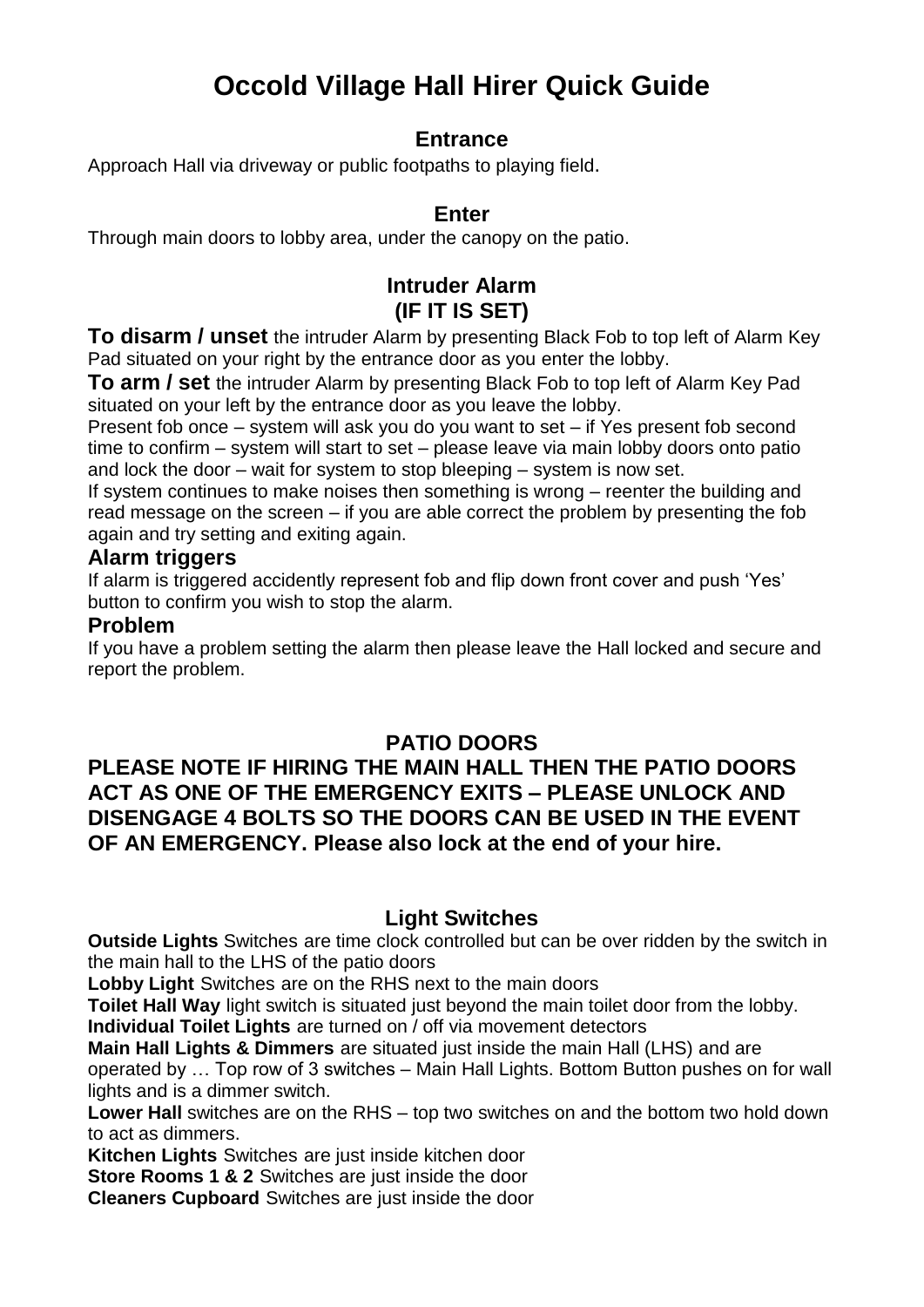# **Fire Alarm**

The control Panel for the fire alarm is situated to the right of the main entrance doors when standing in the lobby.

The fire alarm has two zones 1& 2

Zone 1 is the kitchen, store rooms and main hall

Zone 2 is the lobby, preschool room, toilets and upstairs store

In the event of the fire alarm sounding please evacuate the building and ask that all persons present in the hall to gather on the far side of the car park at the top of the entrance driveway.

If you are sure that there is no fire – please reset the alarm panel, following the instructions shown, above the panel

**Please Note: Smoke machines (if used at a disco etc.) and, smoking outside the main lobby door - will trigger the Fire Alarm**.

## **IF THE ALARM IS ACTIVATED:**

**1) Evacuate the HALL / BUILDING IMMEDIATELY.**

**2) Please account for all of the persons in the hall attending your Event**

**3) Establish if this is a false alarm or if there is a genuine fire**

**4) If it is genuine please call 999 immediately – Do not re-enter the building.**

**5) If you are sure that there is no fire – please reset the alarm panel, following the instructions shown, above the panel**

**6) If a false alarm is sounded, please contact the person named at end of this document, so that they are aware.**

## **Nappy Changing**

There is a nappy changing unit in the Disabled toilet. Please dispose of soiled items in the wheeled outside bins – and NOT in the small bin by the toilet.

# **Disabled Toilet Distress / Attention Alarm**

If the distress / attention alarm is triggered (by pulling the Red Cord) in the Disabled toilet it can be cancelled by touching the 'RESET' switch above the disabled toilet door in the lobby

## **Main Hall Floor**

Please do not wear footwear that is likely to damage the main hall floor (i.e. high heels, football or rugby boots, marking black soled trainers etc)

#### **Patio Doors**

To Open – Unlock, disengage the 4 silver bolts to the floor and ceiling located at the hinge joints, gently push the hinge joints and the doors will fold and slide to left or right.

To Close and lock gently pull the door from folded position, use the handle in the middle of the hinge joint to pull doors 'home' then engage the 4 silver bolts to floor and ceiling, lock the door and check all is secure.

## **These form one of the EMERGENCY EXITS from the main hall please ensure they are unlocked and disengaged during the period of Hire.**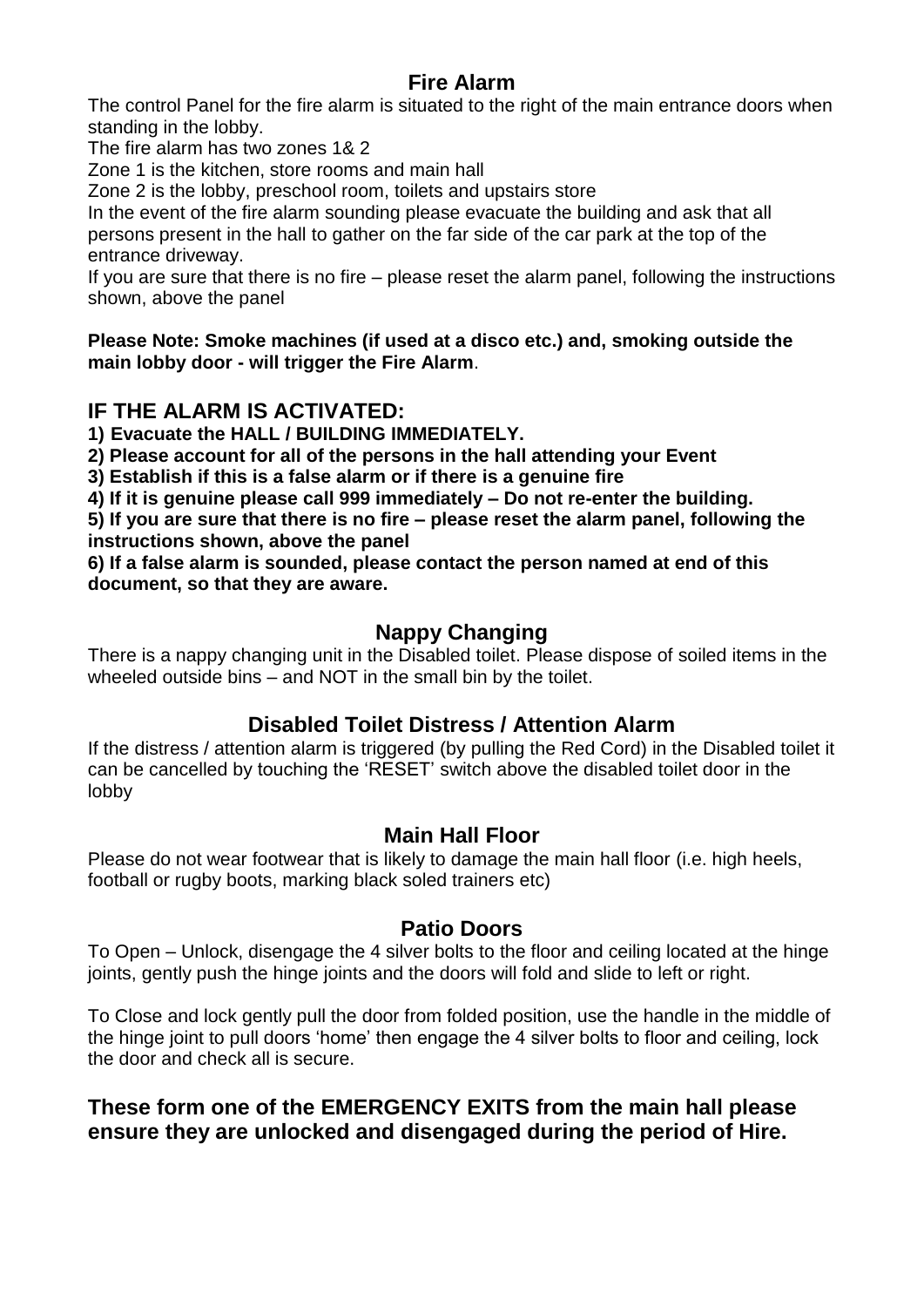#### **Induction Loop Hearing System**

Is switched on by the white box at ground level 5 metres to the right of the lobby doors when standing in the main hall.

#### **Heating / Thermostats**

The main heating system is time controlled; it is backed up by a room thermostat (located on the wall behind the bar) in the main hall and, individual radiator thermostats. Please do not raise the room thermostat above 20 degrees and, return it to 12 degrees at the end of your hire.

#### **Air Extraction - Ventilation / heat recovery System**

Control switches for this are located by the thermostat in the Lower Hall These can be set to extract hot air in the summer and replace with outside fresh air or in the winter extract air from the hall and put heated replacement air into the hall.

There are 4 units controlled by two control units as below

Top Slider Switch to position 'o' for on

Middle Slider Switch: Position 1 Heat exchange for winter use Position 2 General Air Extraction – summer use Position 3 Twice as powerful as Position 2 – summer use

Bottom Slider Switch controls fan speeds

Please Note – the four isolator switches to the right of control panels must be on.

# **Tables & Chairs**

Tables are stored in the store room next to the kitchen area – please do not drag these across the floor – you will damage the floor If you use the tables and chairs please ensure they are put back in a tidy and safe manner.

## **Spot Lights, Sound System & Velux Roof Windows/Blinds.**

Please consult a committee member, on how to use this equipment.

#### **Kitchen Appliances**

**Fridge, Freezer, Oven & kettle** – all work the same as your domestic units – please use them with care & treat them with respect.

**Dishwasher, Water Heater** – individual instructions are sited by each of these appliances – please do not leave the dishwasher running after the end of your hire – you are responsible for emptying the crockery etc and putting it away at the end of your hire.

## **Rubbish Disposal**

Outside of the kitchen there are:

Two wheeled bins – one for recycled items and the other, for all other general items Adjacent to the Hall Car Park are Glass Bottle Banks for Glass of all types. Please ensure all rubbish from your hire, is put in the outside bins.

## **Cleaning Equipment**

Basic cleaning equipment is stored in the cleaner's cupboard in the store room next to the kitchen and under the kitchen sink.